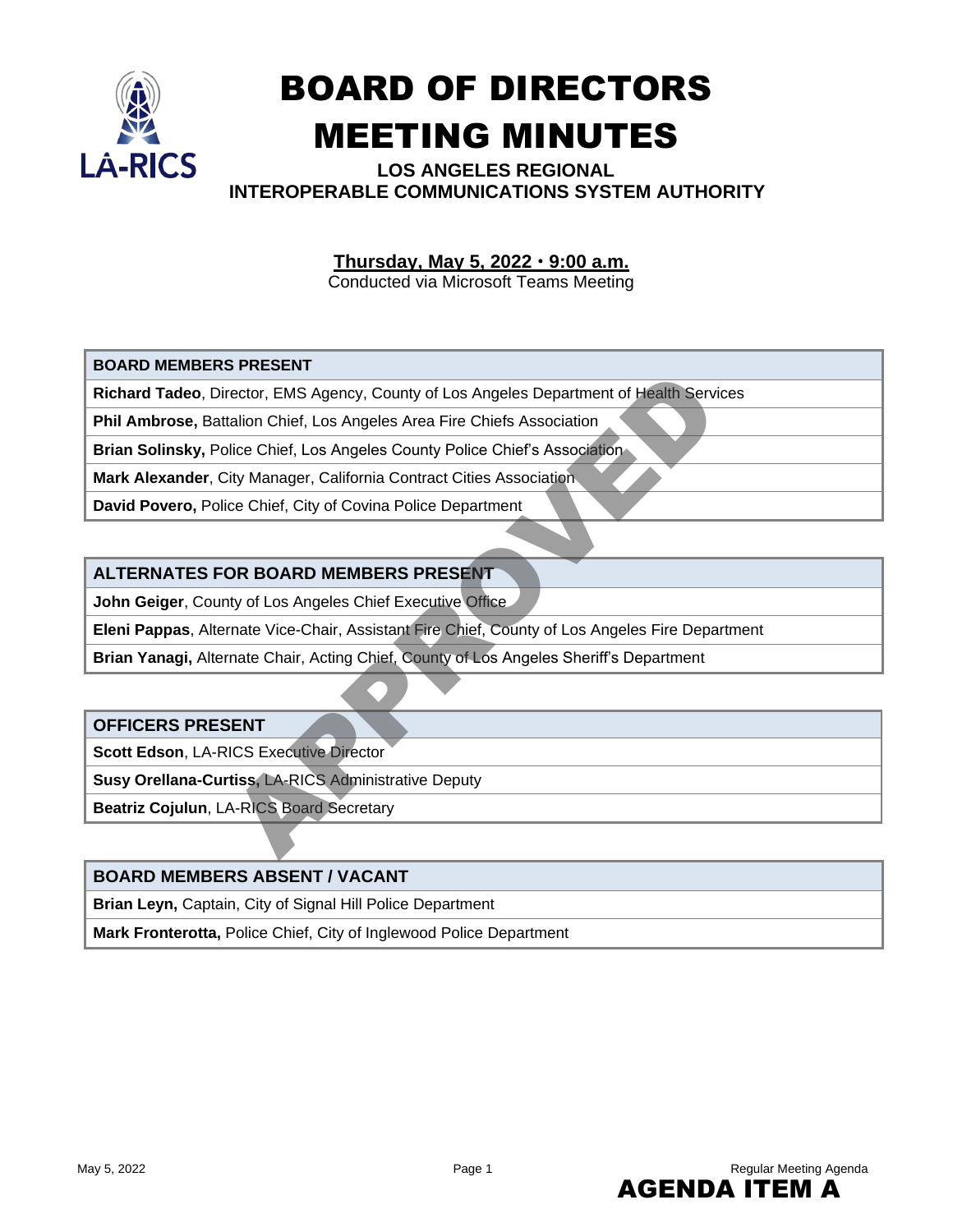

## **NOTE: ACTION MAY BE TAKEN ON ANY ITEM IDENTIFIED ON THE AGENDA**

#### **I. CALL TO ORDER**

Alternate Board Chair Brian Yanagi called the Regular Meeting of the Board to order at 9:02 a.m.

#### **II. ANNOUNCE QUORUM – ROLL CALL**

Board Secretary Beatriz Cojulun took the roll and acknowledged a quorum was present.

#### **III. APPROVAL OF MINUTES (A)**

**A.** April 7, 2022 – Regular Minutes

Alternate Board Chair Yanagi asked the Board if there were any comments to the attached Regular meeting minutes. There were no comments or clarifications, therefore, he asked for a motion to approve. etary Beatriz Cojulun took the roll and acknowledged a quorum was presented on<br>
T. 2022 – Regular Minutes<br>
T. 2022 – Regular Minutes<br>
T. 2022 – Regular minutes<br>
and Board Chair Yanagi asked the Board if there were any comm

Board Member David Povero motioned first, seconded by Board Member Richard Tadeo.

Ayes 8: Geiger, Pappas, Yanagi, Tadeo, Ambrose, Solinsky, Alexander, and Povero.

# **MOTION APPROVED**.

## **IV. PUBLIC COMMENTS – NONE**

There was no public comment.

## **V. CONSENT CALENDAR (B)**

## **B. FINDINGS TO CONTINUE TELECONFERENCE MEETINGS UNDER AB 361 AND RELATED ACTIONS**

Alternate Board Chair Yanagi asked if there were any questions or comments from the Board for Consent Calendar Agenda Item C. There were no questions or comments, therefore, he asked for a motion to approve.

Board Member David Povero motioned first, seconded by Board Member Mark Alexander.

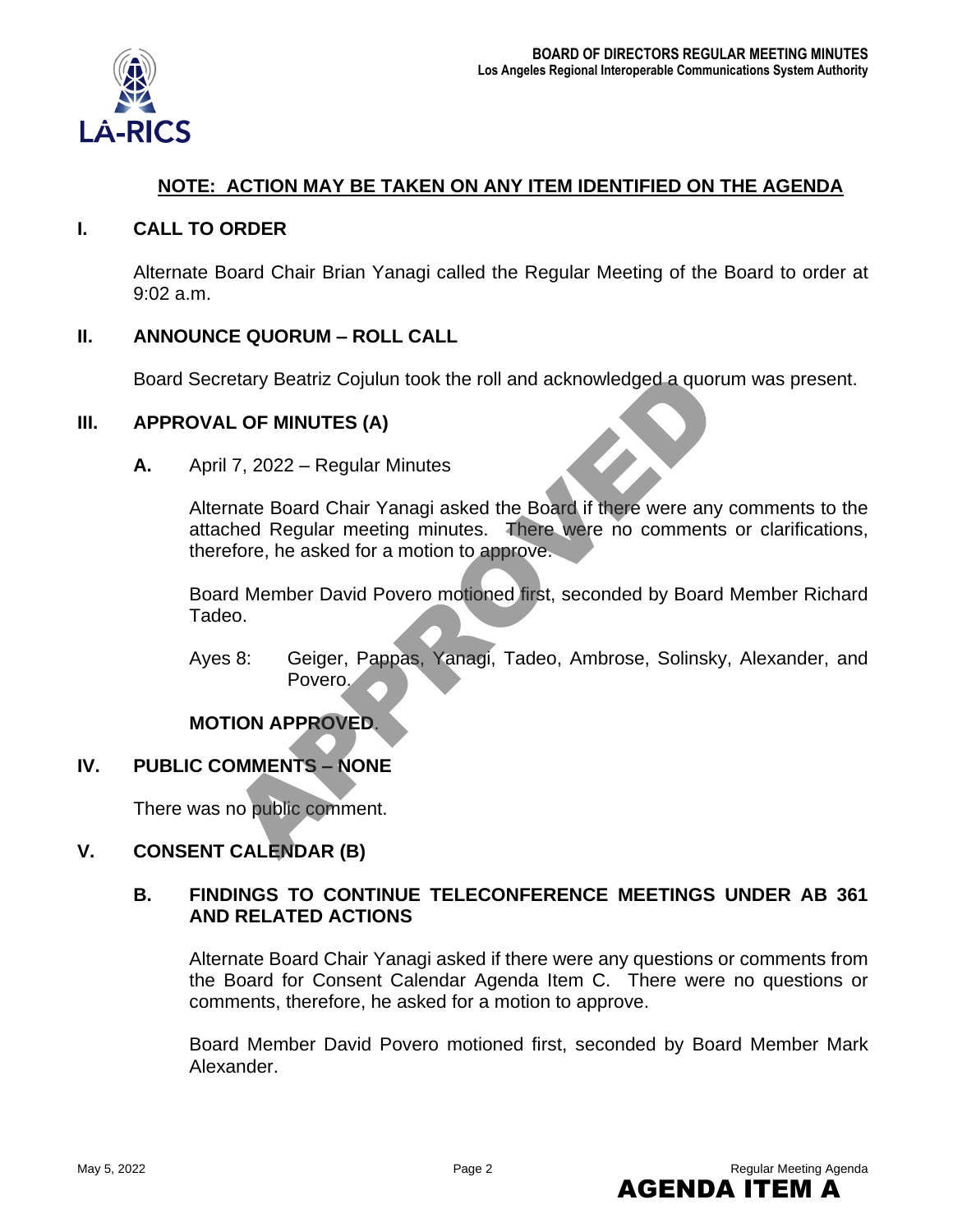

Ayes 8: Geiger, Pappas, Yanagi, Tadeo, Ambrose, Solinsky, Alexander, and Povero.

## **MOTION APPROVED**.

## **VI. REPORTS (C - F)**

**C.** Director's Report – Scott Edson

Administrative Deputy Susy Orellana-Curtiss greeted Board Members and provided the Director's report on behalf of Executive Director Edson, who was participating in a Public Safety Advisory Board in Lincolnshire, Illinois in support of products and solutions for first and secondary responders.

Administrative Deputy Orellana-Curtiss expressed that as Executive Director Edson reported to the Board in April, the last of 57 out of 58 sites are wrapping construction, with MCI being the last site scheduled to start construction this summer. Administrative Deputy Orellana-Curtiss said that in addition to those final sites wrapping construction, all of them will complete their scheduled construction activities by June, which is within the UASI 19' performance period. Administrative Deputy Orellana-Curtiss went on to say one of the most significant accomplishments this past month was power at sites. Administrative Deputy Orellana-Curtiss stated that Program Manager Tanya Roth would provide details under her Project Management report. However, Executive Director Edson wanted her to congratulate the Team on this massive accomplishment, 57 sites with power, including permanent power obtained at the Catalina sites, San Pedro Hill (SPH), and also the two (2) sites with permanent power issues, which are Burnt Peak 1 (BUR1) and Green Mountain (GRM) now have a temporary power solution in place. Administrative Deputy Orellana-Curtiss expressed that all of the activities relating to power occurred on or before the projected scheduled due date, which warrants congratulations to the Team. Administrative Deputy Orellana-Curtiss said the Authority would continue to work with executives at the Los Angeles City Department of Water and Power (LADWP) and Southern California Edison (SCE) to ensure the permanent power solution at the two (2) sites with temporary power is achieved. inistrative Deputy Susy Orellana-Curtiss greeted Board Members and providing in<br>Finctator's report on behalf of Executive Director Edson, Mob was participate<br>Public Safety Advisory Board in Lincolnshire, Illimis in support

Administrative Deputy Orellana-Curtiss stated that as the Authority wraps up construction activities and proceed full speed with Phase 4 Work, the Authority brings before the Board, Agenda Item L, which includes removal of certain work that is no longer needed, as well as cost neutral Change Order reconciling equipment within the Los Angeles Tactical Communications System (LARTCS) and Analog Conventional Voice Radio Subsystem (ACVRS), and one Change Order to support interference investigation at certain sites for an overall cost decrease in Maximum Contract Sum of approximately \$27,000.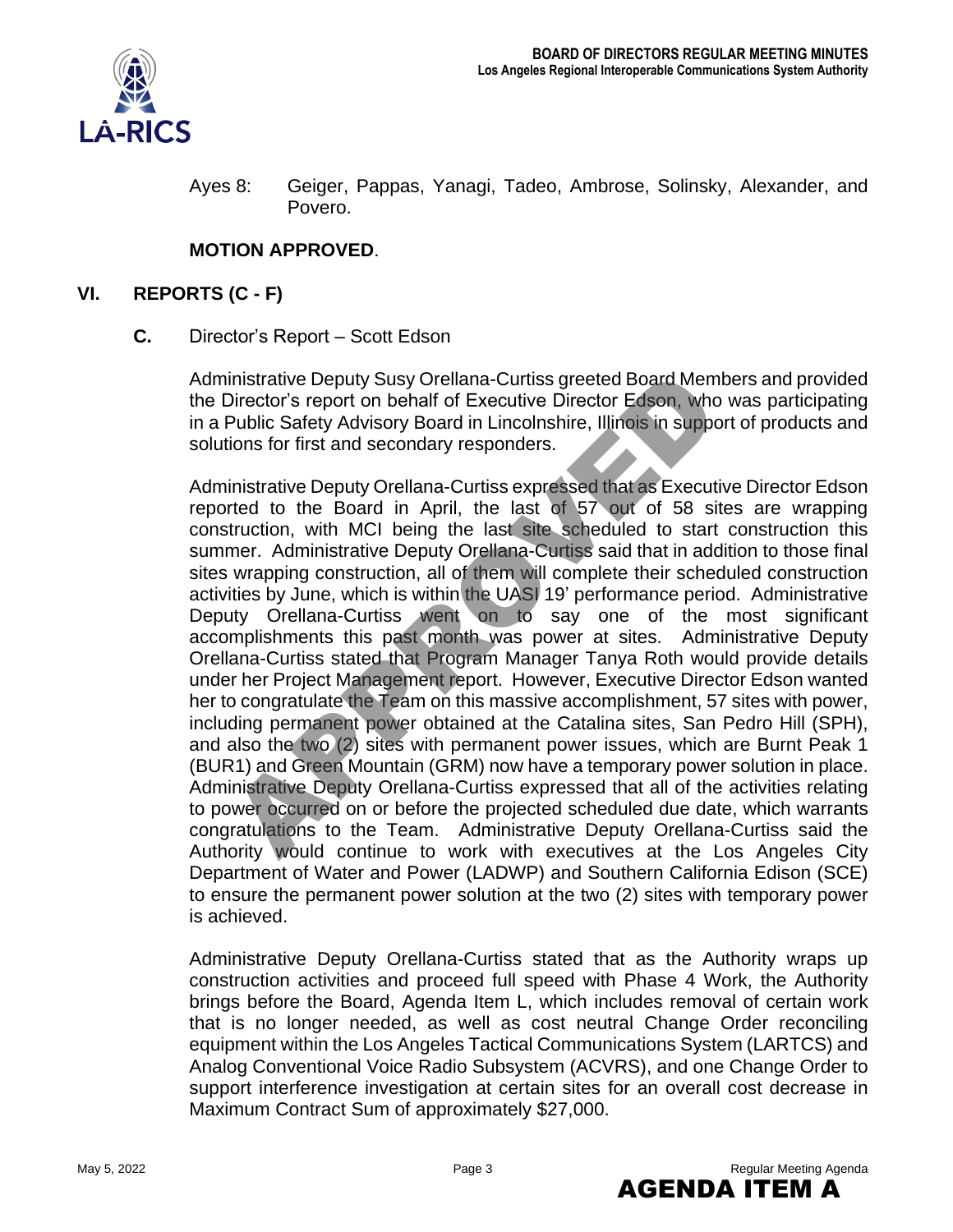

Administrative Deputy Orellana-Curtiss said that regarding the final site to start construction, as the Board may recall certain members of the Project Team were absent from the April Board meeting as they had joined vendors at a pre-bid site walk at site MCI. April 21, 2022, the Authority received bids from the five (5) prequalified contractors for the construction work at site MCI.

Administrative Deputy Orellana-Curtiss stated the Authority is working through the administrative steps that will take the Project to contract execution, which will be followed by Notices to Proceed (NTPs) for engagement of work at MCI site. Administrative Deputy Orellana-Curtiss reported that with concurrence received from the California Coastal Commission (CCC) on the Department of Regional Planning's (DRPs) approval of our Coastal Development Permit (CDP) application and with construction permit moving along nicely within the County of Los Angeles (County) Department of Public Works (DPW), the Authority is very close to construction start on this final site. Administrative Deputy Orellana-Curtiss went on to say that with this being the final coastal site, the standing discussion item within the agenda will likely conclude. Administrative Deputy Orellana-Curtiss stated that Program Manager Tanya Roth would provide additional details on the Coastal sites under the final coastal site report, Agenda Item I.

Administrative Deputy Orellana-Curtiss shared that with Phase 2 work wrapping up, and power at all sites, Phase 4 Work is Motorola Solutions, Inc. (MSI) main focus, optimizing and testing sites. Administrative Deputy Orellana-Curtiss said that additionally, with the excellent news received a few days ago in which the Special Temporary Authorization (STA) was granted for corresponding frequencies at site Tejon Peak (TPK) allowing the Narrowband Mobile Data Network (NMDN) Phase 1 to proceed on schedule through Phase 4 testing. Administrative Deputy Orellana-Curtiss stated the Authority's Technical Lead, Ted Pao, will provide additional detail on this under Agenda Item H. Administrative Deputy Orellana-Curtiss stated Executive Director Edson conveyed his appreciation for County Internal Services Department's (ISDs) support in ensuring this critical STA was granted, and gave special thanks to Alternate Board Member John Geiger. inistrative Deputy Orellana-Curtiss reported that with concurrence received that with continuous and the California Coastal Development Permit (CDP) applicating's (DRPs) approval of our Coastal Development Permit (CDP) app

Administrative Deputy Orellana-Curtiss reported on the grants and project funding, following meetings with various members of the California State Legislature, as well as with the Governor's office, the Authority received great news a few days ago the project proposal would be heard by the Senate Budget Subcommittee #5 on Thursday, May 12, 2022. Administrative Deputy Orellana-Curtiss went on to say that with expressed support received from the various members of both the Assembly and the State Senate, the Authority expects the hearing will allow certain Members of the Senate to address their final questions regarding the funding request. Administrative Deputy Orellana-Curtiss shared that Executive Director Edson has been invited to address the Budget Subcommittee on this date and would provide the Board with updates as they are received.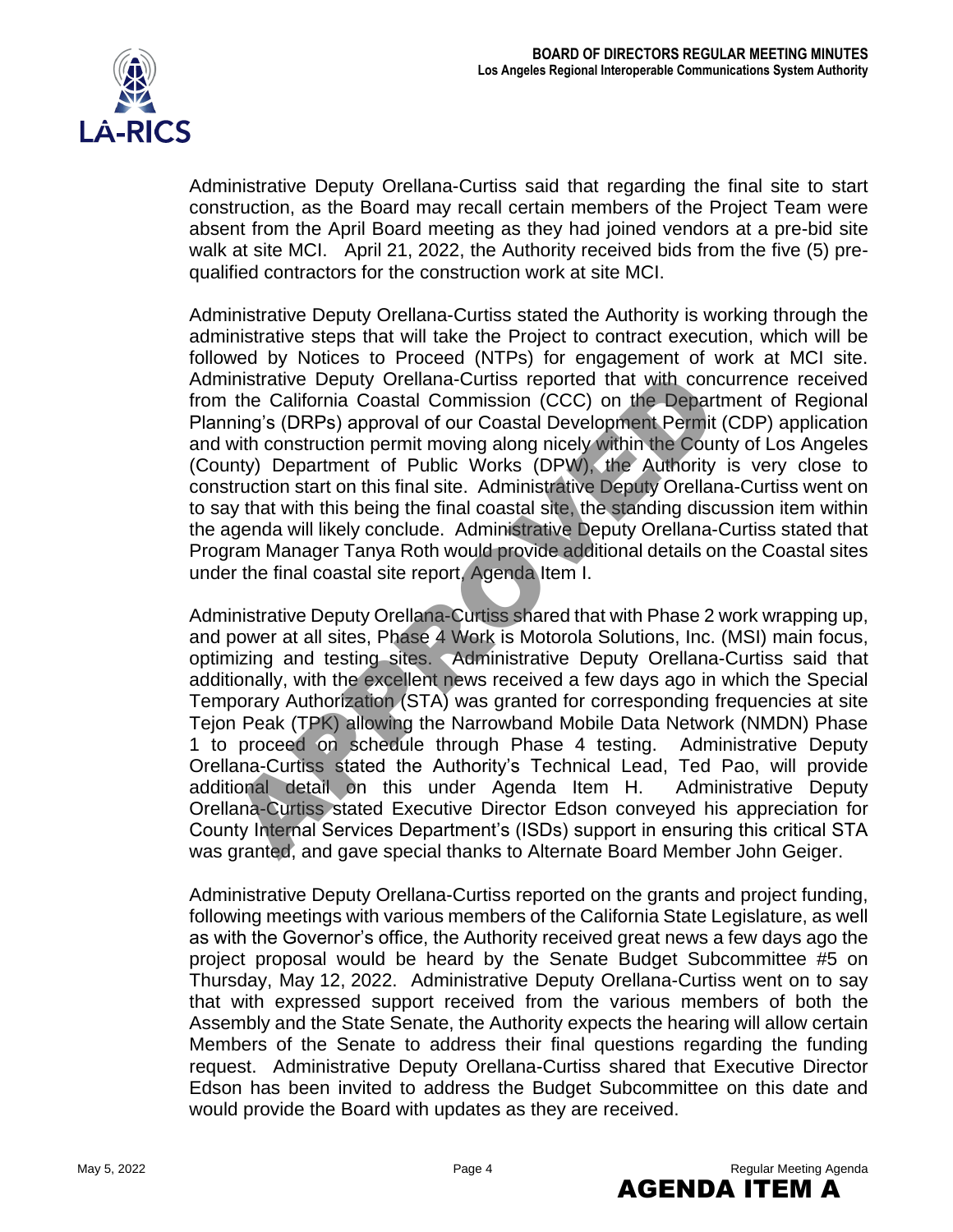

Administrative Deputy Orellana-Curtiss said that finally, as construction concludes, power is on at 57 sites, and Phase 4 is in full speed with focus shifting to testing, optimization, and migration and cutover of users, the Board may start to notice a change in team makeup. Administrative Deputy Orellana-Curtiss shared this week the Authority welcomed Steve Doherty, who will serve as Senior Program Manager over technology, he has a broad range of experience in Land Mobile Radio (LMR) systems. Administrative Deputy Orellana-Curtiss welcomed Steve to the Project Team. Administrative Deputy Orellana-Curtiss went on to say that unfortunately, the Authority has a departure from the Program as well, Program Manager Tanya Roth has accepted a wonderful opportunity that unfortunately would require cloning to allow to her stay at LA-RICS. Administrative Deputy Orellana-Curtiss on behalf of Executive Director Edson conveyed his gratitude to Tanya, for her commitment, drive, and professionalism throughout the past seven (7) years, and everyone wishes her the best in her new journey. Administrative Deputy Orellana-Curtiss expressed the Authority will continue working closely with the Project Management Team and the public safety partners as the Authority moves on in this new phase of the program. In as accepted a wonderful opportunity that unfortunately would require cloring the most and professionalism throughout the past seven, (*P*) years, and every the cecutive Director Edson conveyed his gratitude for Tanya, f

That concluded the Director's report.

Board Member Alexander commented that Tanya has been with the program for a very long time and extended his appreciation, as well as the Board's appreciation, for her contribution over the years. Board Member Alexander went on to congratulate her and said she would be missed.

Alternate Board Chair Yanagi expressed that he too would miss Tanya and thanked her for all of her efforts.

There was no further discussion.

**D**. Project Manager's Report – Tanya Roth

## **LMR PROGRAM CONSTRUCTION OVERVIEW**

Program Manager Tanya Roth greeted the Board, thanked them for the kind words and presented Agenda Item D.

#### **April Successes:**

Program Manager Roth stated the run-away theme of April was Power. At the last Board meeting it was reported team members were doing victory laps around their work spaces when sites Mount Disappointment (MDI) and Magic Mountain Link (MML) were energized with commercial power, today she stated for the month of April that enthusiasm upgraded to backflips atop desks. Program Manager Roth

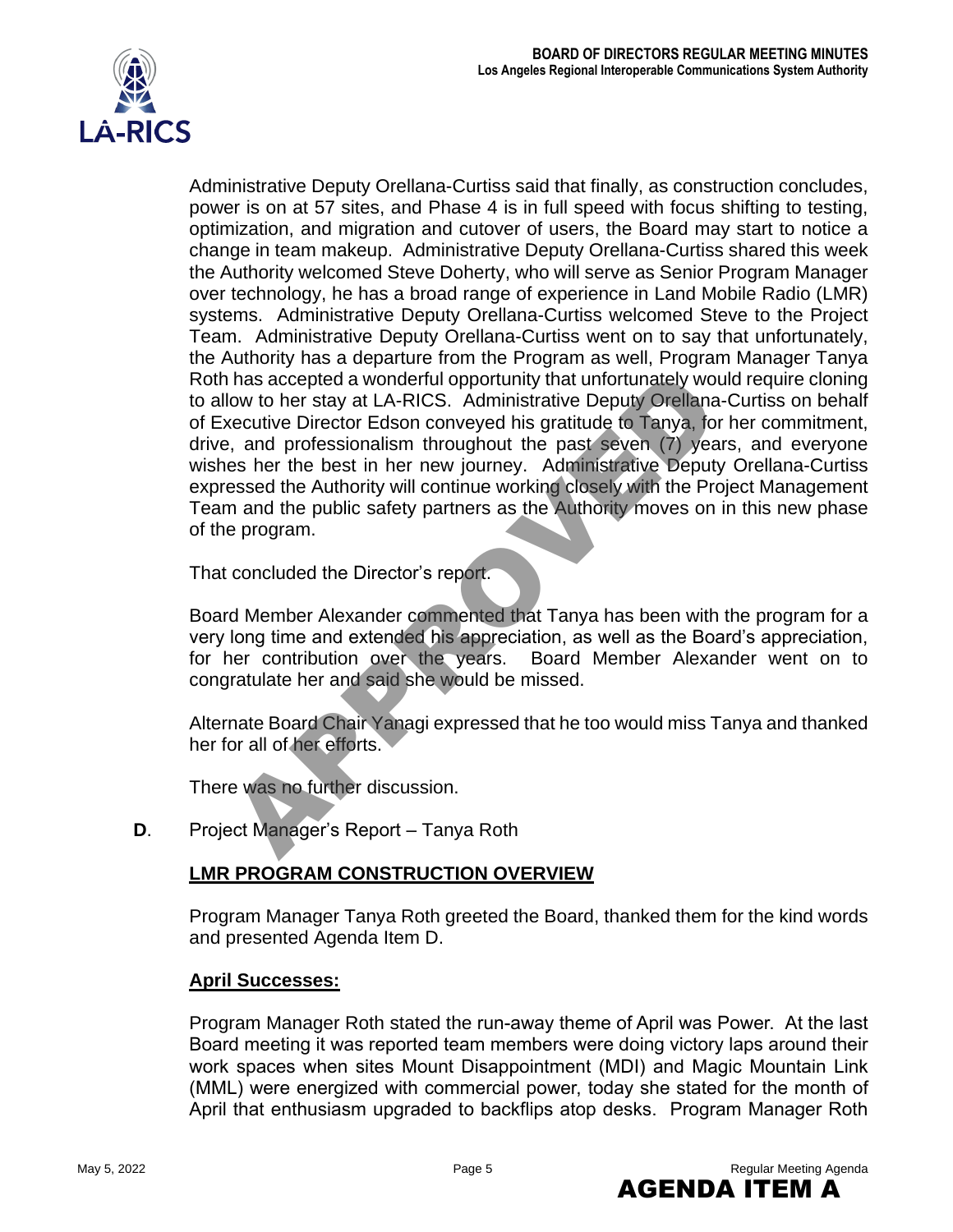

reported that all three (3) Catalina sites and SPH were energized before the end of April. Program Manager Roth further stated that temporary primary power generators were mobilized and fueled at sites GRM and BUR1.

Program Manager Roth expressed this was a particularly sweet victory for the Team as last month, power delivery and fueling logistics were challenges during the month of March which the Team was able to turn in to successes for the month of April. Program Manager Roth thanked ISD and County of Los Angeles County (County) Fire Department (LACoFD) for their tireless effort to make this happen.

Program Manager Roth stated that as of April 28, 2022, all constructed sites have access to primary power, but clarified, the sole site remaining to be constructed is MCI, with 200 amps of commercial power having already been delivered to the site, as LA-RICS took over the active account from the previous tenant.

Program Manager Roth shared that third on the list under power wins is the long awaited traction with LADWP regarding commercial power at site GRM. Program Manager Roth went on to say that following the heavy escalation within LADWP, the Mayor's Office and also the Council Members Office, the Project Team is finally seeing movement with the power design at the LADWP staff level. Program Manager Roth continued by saying that a Project Manager at LADWP has been assigned and appears to be driving the various departments and internal stakeholders within their organization. Iram Manager Roth stated that as of April 28. 2022, all constructed sites is<br>st to primary power, but clarified, the sole site remaining to be constructed<br>with 200 amps of commercial power having algearly been detivered to

Program Manager Roth said the task at hand now is for the Authority through MSI's vendor, to update survey and legal description documents to align with LADWPs recently revised design and then the Authority to work with the land owner, California State Parks for the requisite permits allowing the LADWP work to commence which will entail the placement of four (4) poles.

Program Manager Roth described that in the meantime though, the temporary primary power generator is fueled at GRM and in place for MSI's use for verification, testing and optimization.

Program Manager Roth shared additional and significant wins for the program over the month of April included the Grant of STA that Administrative Deputy previously mentioned, for NMDN1 at TPK allowing NMDN1 to proceed on schedule for Phase 4 testing. Program Manager Roth expressed that she too, like Administrative Deputy Orellana-Curtiss, thanked ISD and Board Member Geiger for championing such a critical item for the program through to completion.

Program Manager Roth briefly spoke about MCI permitting which continues to track ahead of schedule. Program Manager Roth would provide further detail within the Coastal Report as Agenda Item I.

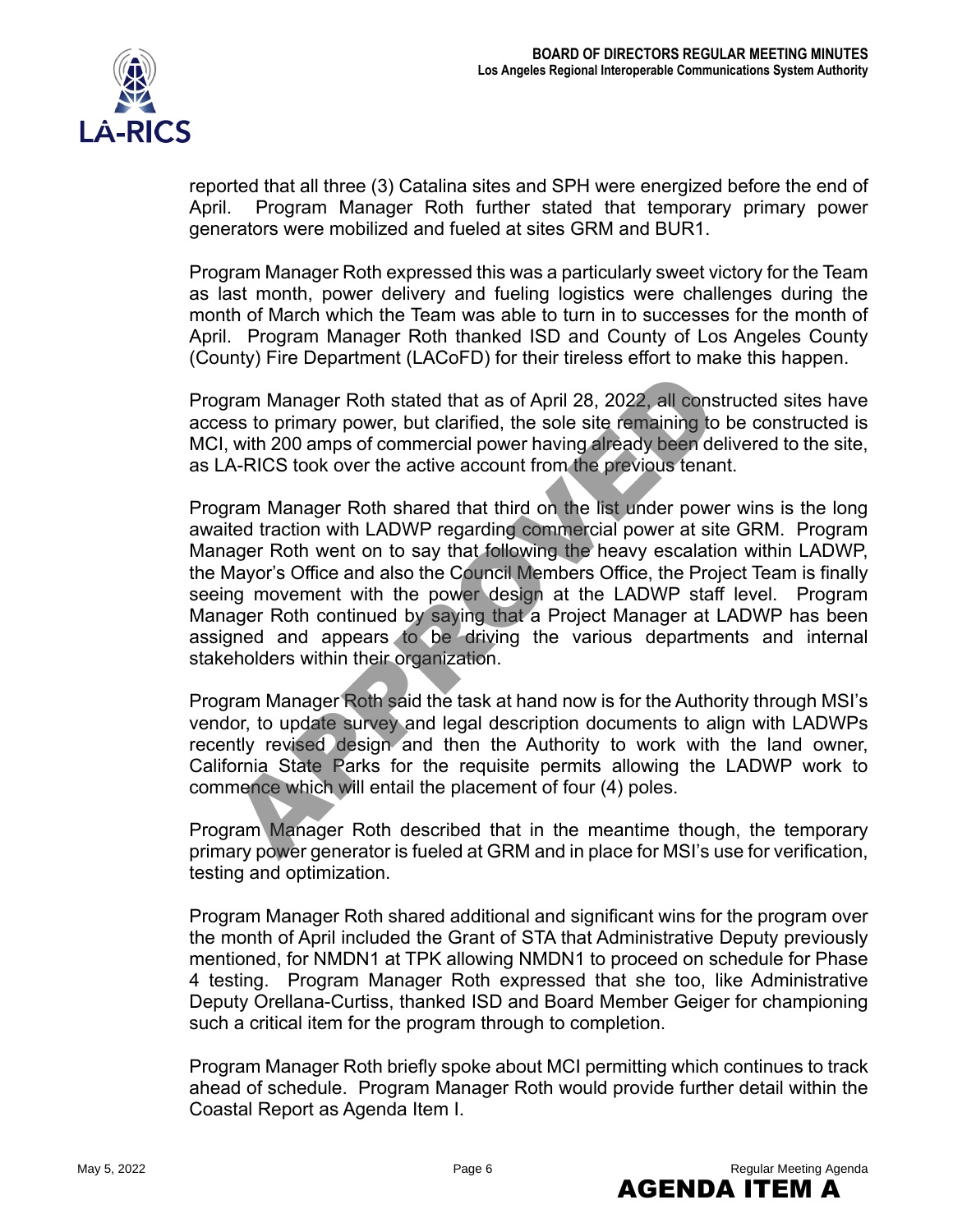

Program Manager Roth described that shortly after the MCI location became available to LA-RICS, the long term plan hatched for the Los Angeles County Sheriff's Department (LASD) to collocate with LA-RICS on the tower and within the shelter thereby creating a public safety dedicated site, as opposed to their current location 250' due west, collocated at an overcrowded American Tower location intermixed with assorted commercial interests.

Program Manager Roth stated that over the course of the last six (6) months, various approvals and logistics resolved which has allowed County Real Estate and County Counsel to engage with the MCI owner for negotiation of a Letter of Intent (LOI) outlining the terms of an agreement for LASD's long term collocation at the MCI site. Program Manager Roth went on to say that once agreed to, the terms will then be transferred to a long form agreement, akin to a lease or license. Program Manager Roth also said that LA-RICS' Staff hosted an introduction call between the parties last week, with follow-up on calendar for next week.

Program Manager Roth provided an account of the Integrated Master Schedule (IMS) and informed the Board that on April 22, 2022, the Authority received MSI's proposed update to the Program IMS with a data date of April 12, 2022, showing a Final System Acceptance date of September 1, 2023, representing a one (1) week pull in from the previously proposed update with a data date of March 8, 2023, and five (5) week overall pull-in from the current Program IMS. Program Manager Roth stated that time savings is attributable to the removal of sites SPN and Topanga Peak-RELAY (TOP-RELAY) along with the inclusion of site MCI, as well as the Authority's mobilization of temporary primary-power generators at sites BUR1 and GRM, as well as power delivery forecasts of critical path sites, namely Tower Peak (TWR) on the island, pulling in. Thy Counsel to engage with the MCI ower for negotiation of a Letter of interaction of the measurement or LASD's long term collocation at<br>site. Program Manager Roth went on to say that ance agreed to, the term<br>from the term

Program Manager Roth stated an interesting fact is actual dates that power was delivered to all remaining sites over the course of April was actually even earlier than what was forecast and shown in MSI's most recent schedule. Program Manager Roth said that MSI is now working internally to assess if those time savings can now be taken advantage of with Phase 4a work shifting further to the left. Program Manager Roth also stated that on April 12, 2022 data date also shifts the critical path from NMDN1 and Black Jack Peak (BJM) to now be DTVRS from a system level and MCI as the critical path site.

## **April Challenges:**

Program Manager Roth reported there are some challenges for the month of April that are very much tied to the successes. The Project Team faced three (3) main challenges over the course of April, two (2) of which transitioned to successes. As previously mentioned, commercial power remains a problem at GRM, however, April finally saw movement on this front.

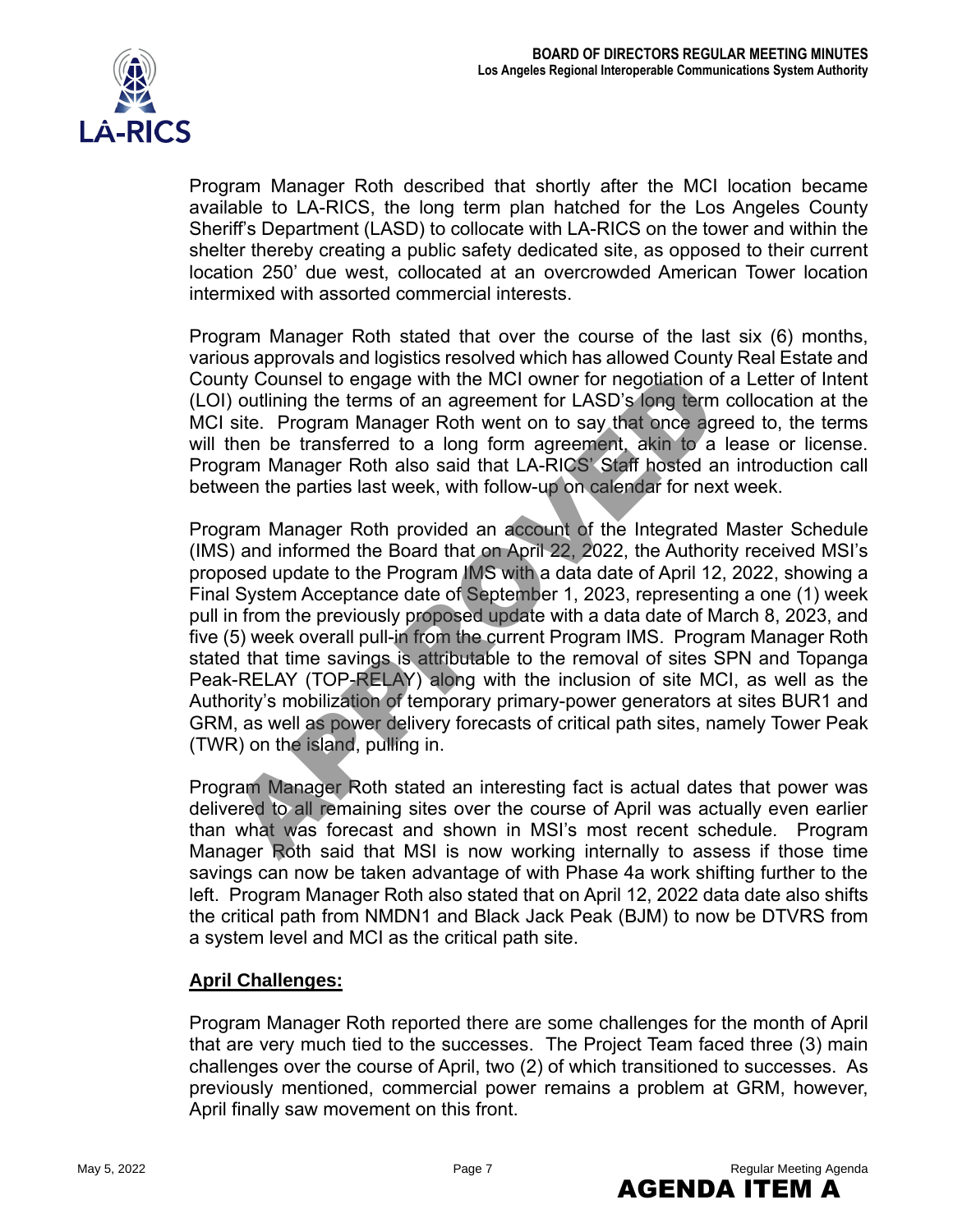

Program Manager Roth stated that mobilization of primary power generators and the logistics associated with fueling entailed a colossal team effort, and expressed that at times, it did not look like it was going to happen. Program Manager Roth went on to say the Authority overcame that challenge and the generators are ready for use.

Program Manager Roth continued with the update of the third challenge, and stated the Closeout Documentation continues to be a struggle, particularly on the Phase 2 side of the house. Program Manager Roth went on to say the main issues are related to field installations deviating from approved plans without timely engagement of the engineer of record, pending final inspections and missing documentation due to poor document control by the builder.

Program Manager Roth expressed that while there are slow improvements from MSI, the work effort required of Authority staff for quality check submittals is heavy and the Authority still has yet to receive a complete and accurate Phase 2 Closeout Book that is ready for final approval.

## **Key Program Metrics**

Program Manager Roth referenced two (2) slides of successes and one of challenges. Program Manager Roth reported the view would be similar to last month's report, with 57 of 58 sites (with site 58 being MCI) substantially complete for Phase 2 and Phase 4 installed; 45 sites optimized; and 41 sites on air.

Program Manager Roth stated that until MCI completes, the Phase 2 map would remain the same with the yellow pins representing substantially complete and MCI the sole pin in red. Program Manager Roth said that with the heavy civil work now substantially complete, MSI and their tiers of subs are now focused on punch corrections, final inspections and documentation. ed to field installations deviating from approved plane without this<br>ingernent of the engineer of record, pending final inspections and miss<br>membration due to poor document control by the builder.<br>The wonk effort required

Program Manager Roth said the Phase 4 images remain the same as the previous month, the sole red pin pending Phase 4 installation is MCI.

Program Manager Roth shared a map showing 45 sites as optimized with the last two (2) slides as the focus for the coming months now that primary power has become available. Program Manager Roth went on to say that MSI is currently at the BUR1 site conducting microwave path alignment and starting their verification work.

Program Manager Roth stated the team will continue to progress with sites getting optimized and sites on air will also tick-up. Program Manager Roth reported the Authority currently stands at 41 sites on the air, with 17 remaining.

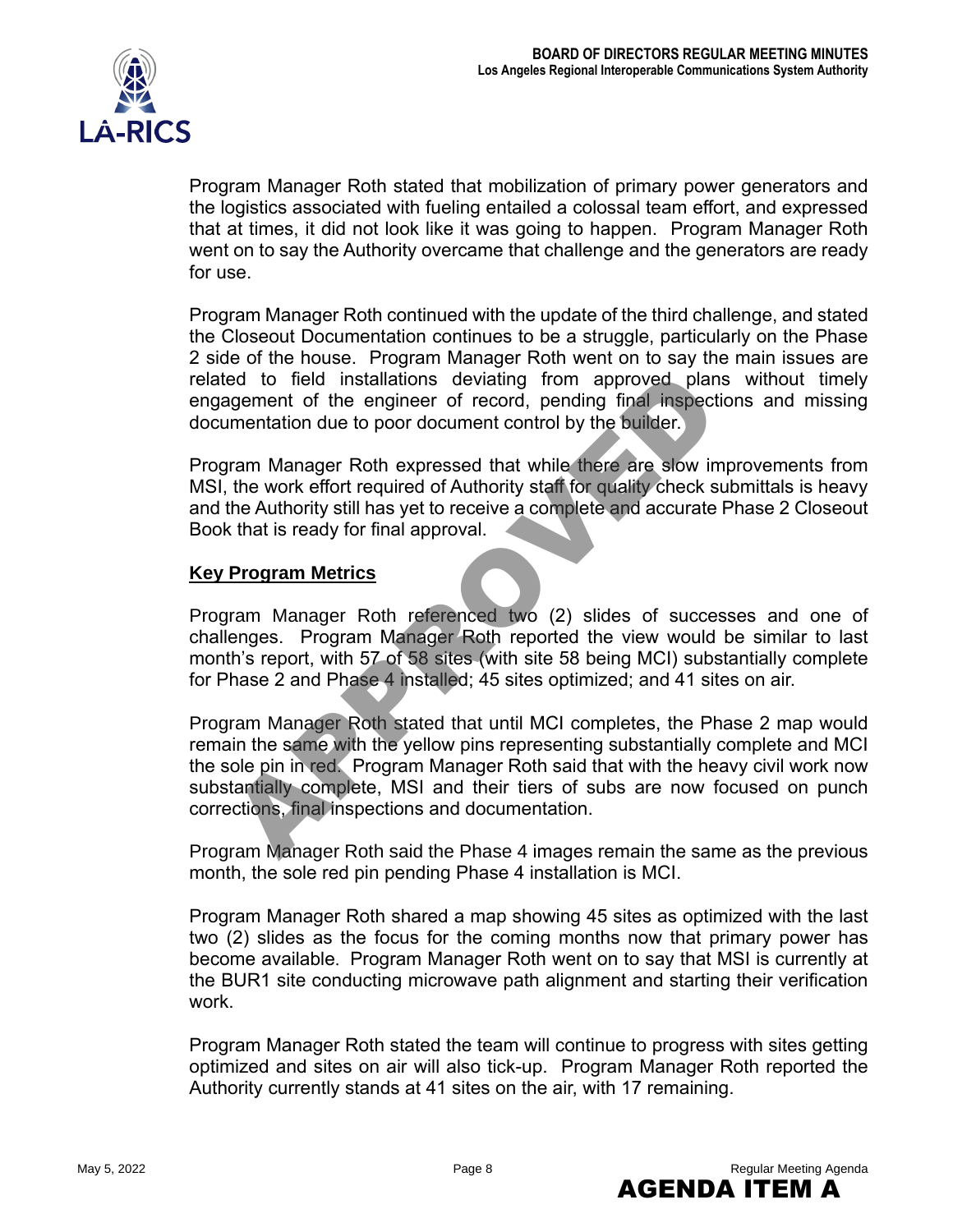

## **MCI Focus Site**

Program Manager Roth stated that last month time was spent going over the program phases and then going through the specifics of Phase 4 contrasting Phase 4a as establishing the individual site, whereas Phase 4b is connecting those sites into cells and subsystems and overall the broader network.

Program Manager Roth mentioned that MCI first became a blip on the radar in late 2020 when the Authority unexpectedly became aware the existing tenants of the tower on the left and adjacent shelter was planning to abandon the site in place.

Program Manager Roth stated that over the course of spring and early summer 2021, LA-RICS staff conducted their due diligence and confirmed the site was not only a viable option, but actually a preferred replacement for the LMR Site known as SPN, particularly in light of some concerns that came up with the coastal permitting process. Program Manager Roth shared that from a location perspective in the Santa Monica Mountains, which is a terrain challenged area for coverage and permitting, the 70-foot tower and 700 square foot shelter had immediate appeal. Program Manager Roth went on to say the location and height would enable connectivity to Castro Peak (CPK) to the West, and Agora Hills (AGH) to the North. Program Manager Roth expresses that engineering assessment progressed and the decision was made to make MCI the primary site for the West Cell. Program Manager Roth said that connectivity to Los Angeles County Fire Station 072 (LACF072) was only possible because of MCI, further the microwave hops from CPK connect to RVPT and then to Catalina Island. Program Manager Roth further stated that to the East the island links to AGH and then TOP-RELAY, then GRM. r on the left and adjacent shelter was planning to abandon the site in place<br>
In Manager Roth stated that over the course of spring and early sum<br>
1. LA-RICS staff conducted their due diligence and confirmed the site was<br>

# **MCI Focus - Key Milestones**

Program Manager Roth detailed that Architecture and Engineering (A&E) Design commenced in early, September 3, 2021, with Site Access Agreement (SAA) Execution shortly after on September 7, 2021. Program Manager Roth further detailed the Coastal Development Permit (CDP) was issued on April 11, 2022, and Plan Check Cleared on May 4, 2022.

## **MCI Focus – LMR Next Steps**

Program Manager Roth stated that once the contract is executed with the winner of the Invitation for Bids (IFB) process, schedule will be ratified and shortly thereafter work will commence. Program Manager Roth said that at a very high level, the scope of MCI will entail stripping of the tower, cleaning and clearing of the shelter interior, upgrade of the power from 200 amps to 400 amps, replacement of HVAC, new mounts, new antennas and lines, new equipment and site testing.

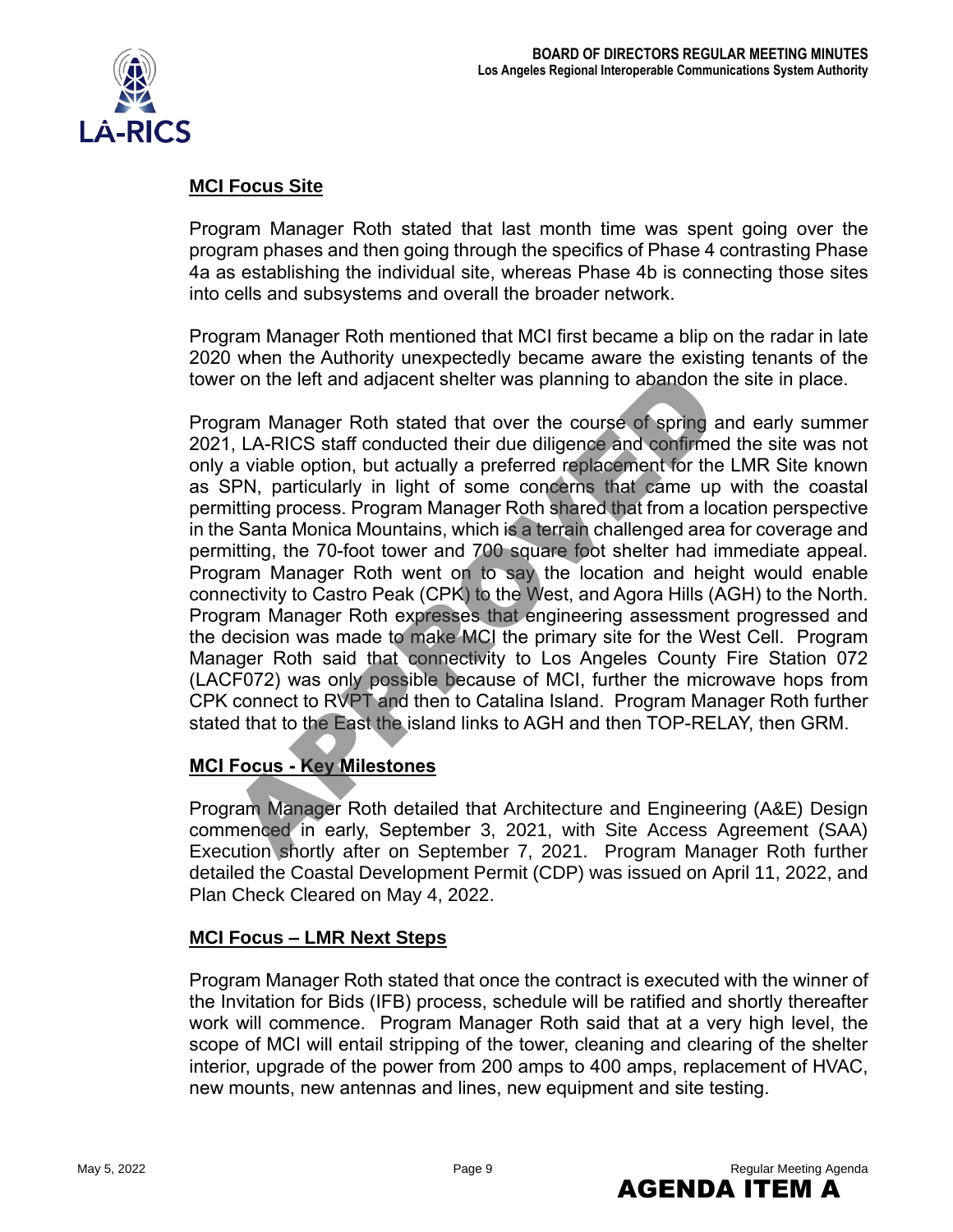

Program Manager Roth reported the IFB vendor would complete the Phase 2 scope, with MSI coming in to complete the site work for Phase 4a scope and ultimately tying the site into the system with Phase 4b scope. Program Manager Roth stated that MCI site construction will be a strong focus for the month of May, particularly now that it is understood that MCI is a critical path site. Program Manager Roth said that additionally, the Project Team will press forward on the commercial power pursuit with LADWP and State Parks for commercial power at site GRM.

Program Manager Roth said that Phase 2 Final inspections and site documentation will remain of focus. Additionally, the focus will be review of the updated IMS with its acceptance forming part of amendment that contemplates a re-baseline IMS due to the change of completion date, as well as changes to GRM and BUR1 proceeding with generators as their source of primary power at this time.

Program Manager Roth concluded by saying that of course, the Authority cannot lose track of UASI 19', the team meets regularly to make sure work completions are tracking for a successful closeout of UASI 19' with the performance period concluding on June 30, 2022.

This concluded the report on Agenda Item D from Program Manager Roth. Program Manager Roth expressed it was an incredible honor to work on the LA-RICS Project over the last seven (7) years stating when Final System Acceptance is achieved next year she will be celebrating along with us. There was no further discussion.

- **E. Joint Operations and Technical Committee Chairs Report –** No Report
- **F. Finance Committee Chair Report –** No Report

# **VII. DISCUSSION ITEMS (G - K)**

## **G**. **PSBN Round 2 Implementation and Construction Update –** Justin Delfino

Program Director Justin Delfino provided the Board with an update to the Public Safety Broadband Network (PSBN) Round 2 program and said the only site that remains to be completed is the Pomona Court House 2 (POM2) site, which is currently held open due to the antenna array anchorage detail that has vacillated between a bolted mechanical connection and an alternative non-penetrating method, that has emerged as the preference by all stakeholders. Program Director Delfino stated the idea has been discussed with the Architect of Record and the roofing company with optimism a solution will be reached shortly. m Manager Roth said that Phase 2 Final inspections and site documentation<br>remain of focus. Additionally, the focus will be review of the updated IMS vceptance forming part of annendment that contemplates a re-baseline IMS

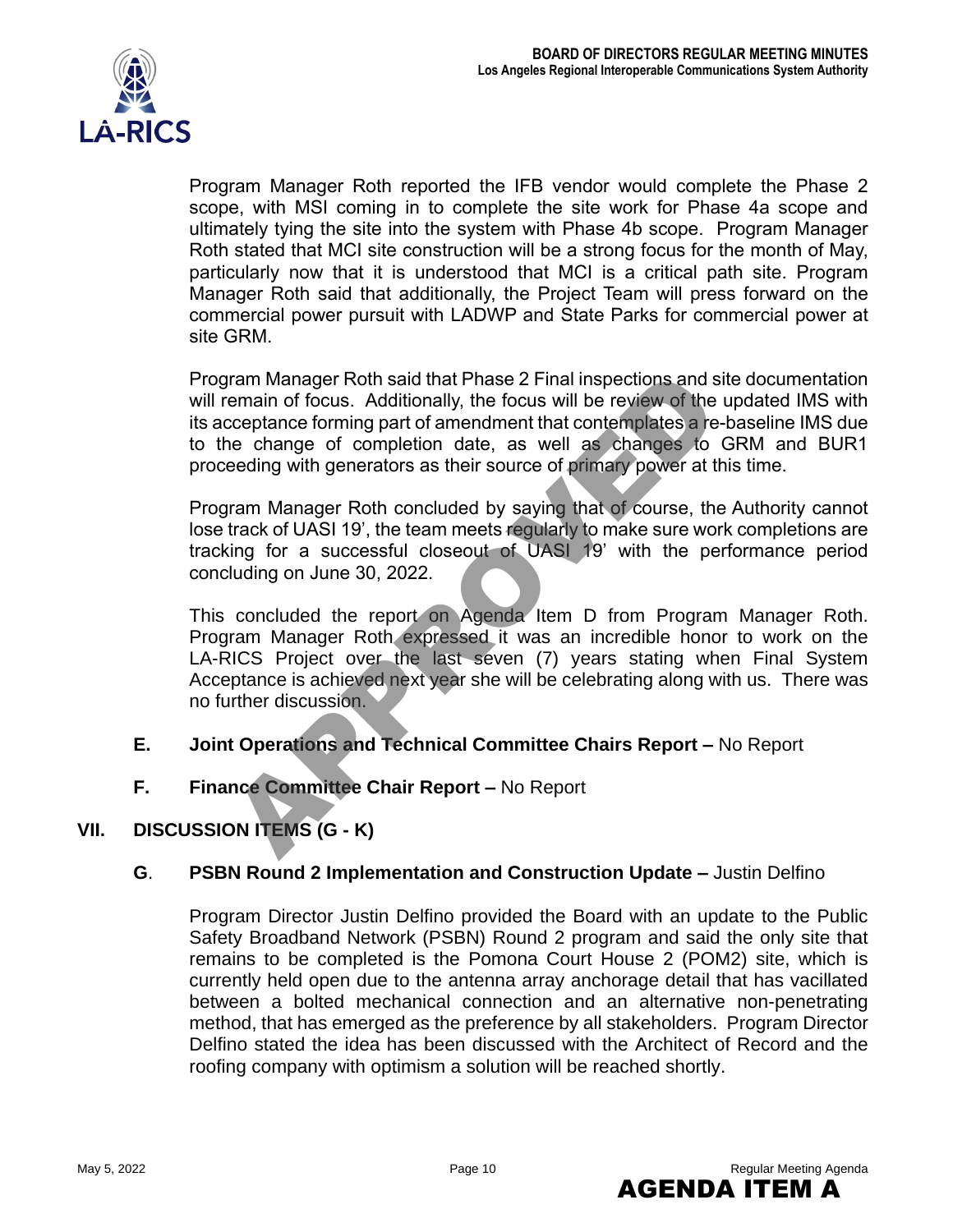

This concluded the update on Agenda Item G by Project Director Delfino. There was no further discussion.

## **H**. **Spectrum and Licensing Issues Impacting Land Mobile Radio Deployment –**  Ted Pao

Technical Lead Ted Pao reported that this month the Authority continued to make progress with its T-band licenses. Technical Lead Pao stated the Authority's Special Temporary Authorization (STA) request for NMDN at TPK was granted by the Federal Communications Commission (FCC) on April 28, 2022. Technical Lead Pao said the STA has a six-month authorization period and that if the Authority still has not received the permanent license for TPK prior to the expiration, the Authority will need to renew this STA. Technical Lead Pao went on to say the granting of this STA allows the Authority's scheduled NMDN optimization to take place. Technical Lead Pao said that for the Authority's other T-band permanent license applications, they are still in pending status at the FCC. Technical Lead Pao shared that as stated in Admin Deputy Orellana-Curtiss' briefing earlier, Executive Director Edson is appreciative of the effort from the County in obtaining this STA, which Technical Lead Pao also expressed his gratitude to the County for successfully getting this STA in a timely manner to meet the Authority's project schedule. Federal Communications Commission (FCC) on April 28, 2022. Technical Lead Paya the STA has a six-month authorization period and that if the Authority of the second to renew this STA. Technical Lead Fay April 2012. Technica

Technical Lead Pao reported that on the interference issues, there is an interference investigation change order as part of the LMR Amendment No. 91 for the Board to approve. Technical Lead Pao stated that this was a Phase 1 investigation of the interference source at three (3) sites.

This concluded the update on Agenda Item H by Technical Lead Pao. There was no further discussion.

Technical Lead Pao took the opportunity to wish Program Manager Roth the same success in her new job as the success she has brought LA-RICS. Technical Lead Pao went on to say that MCI really came about solely due to Program Manager Roth's effort to obtain this site for LA-RICS. Technical Lead Pao said the Authority had already obtained a very favorable agreement with the owner at SPN and at the last minute Program Manager Roth was also able to negotiate very successful terms with MCI, which was a huge accomplishment. Technical Lead Pao congratulated Program Manager Roth and wished her best.

## **I. Update on Coastal Commission Sites in the Land Mobile Radio System – Tanya Roth**

Program Manager Tanya Roth stated the final coastal site MCI has now officially cleared the coastal permitting process. Program Manager Roth reported that on April 11, 2022, the Authority received confirmation from the Department of Regional

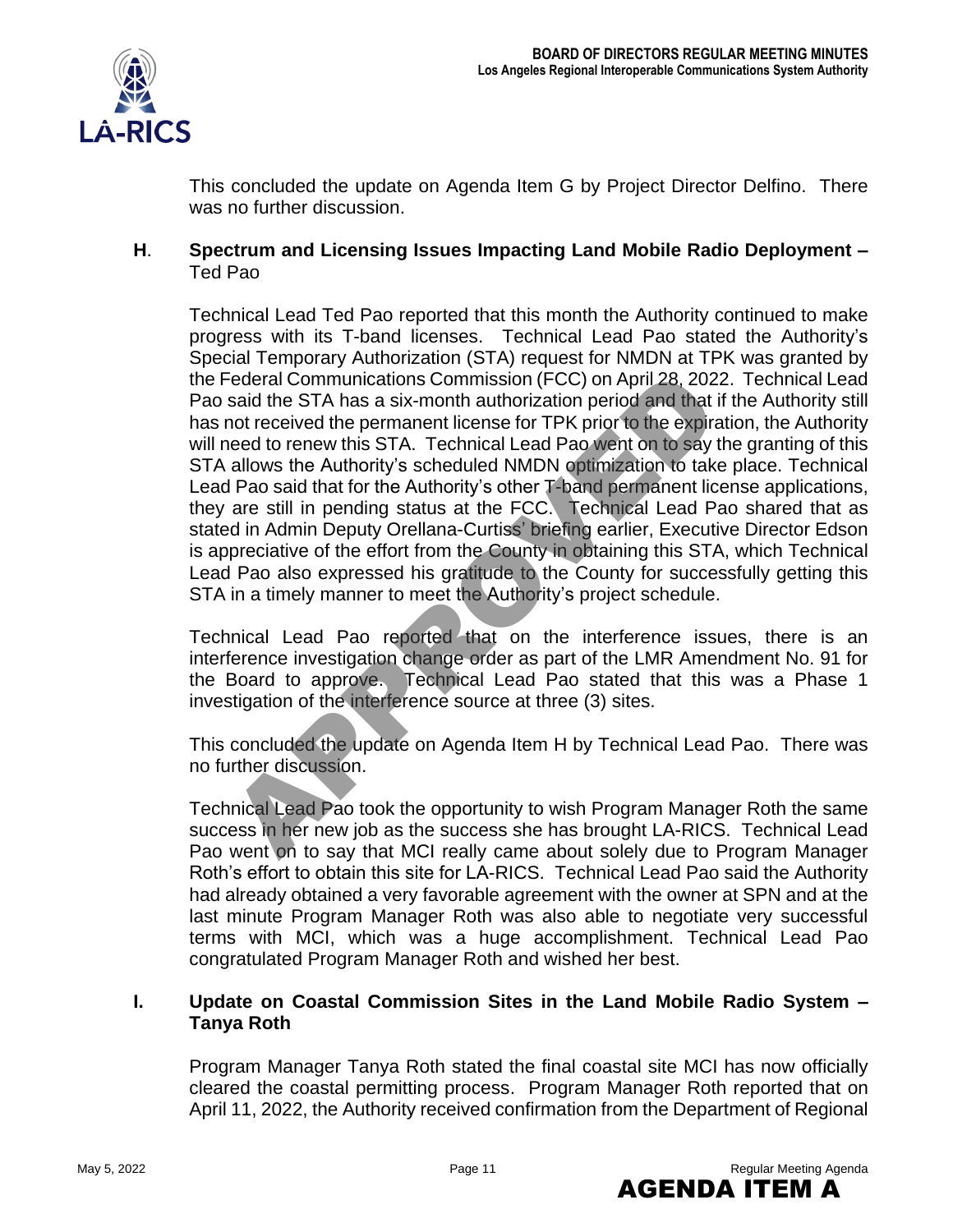

Planning (DRP) their preliminary approval was deemed final, with the California Coastal Commission clearing the project with no exceptions taken, approving the application as submitted with no comment or correction, other than just standard boilerplate conditions, e.g. do not block the road. Program Manager Roth went on to say that from submission of the Coastal Development Permit application through final approval was a total of less than 4 months. Program Manager Roth was happy to share the May 2022 report would be the final coastal report of the series that commenced in June 2020.

This concluded the report on Agenda Item I. There was no further discussion.

## **J. Outreach Update –** Lieutenant Robert Weber

Operations Lead Robert Weber greeted Board members and referenced the detailed Outreach Summary document for the month of April included in the agenda packet for review and information.

Operations Lead Weber shared that Authority Staff members are actively planning for LA-RICS system testing with the Los Angeles County Sheriff's Department (LASD) Aero Bureau. Operations Lead Weber said the system metrics from the testing would be shared with the LASD Communications and Fleet Management Bureau (CFMB) staff and Aero Bureau Personnel.

Operations Lead Weber said the Technical & Operations Committee plans to meet in the near future to discuss NICE Logging Recorder System procedures for both the LASD and the Los Angeles County Fire Department (LACoFD).

Operations Lead Weber reported that Authority Staff conducted an outreach to the City of Avalon Harbor Patrol and the Fire Department. Operations Lead Weber went on to say that both Departments are evaluating their communication needs and the possibility of using LA-RICS. Operations Lead Weber went on to report that Authority Staff would work closely with these Departments to ensure their needs are met. concluded the report on Agenda Item I. There was no further discussion.<br>
each Update – Lieutenant Robert Weber<br>
rations Lead Robert Weber<br>
rations Lead Robert Weber<br>
rations Lead Orberach Summary document for the month of

Operations Lead Weber concluded by saying that Authority Staff and representatives from Cal OES have been meeting to ensure interoperability during regional events and to further collaborate on regional public safety communication.

This concluded the report on Agenda Item J. Operations Lead Weber asked if there were any questions. There was no further discussion.

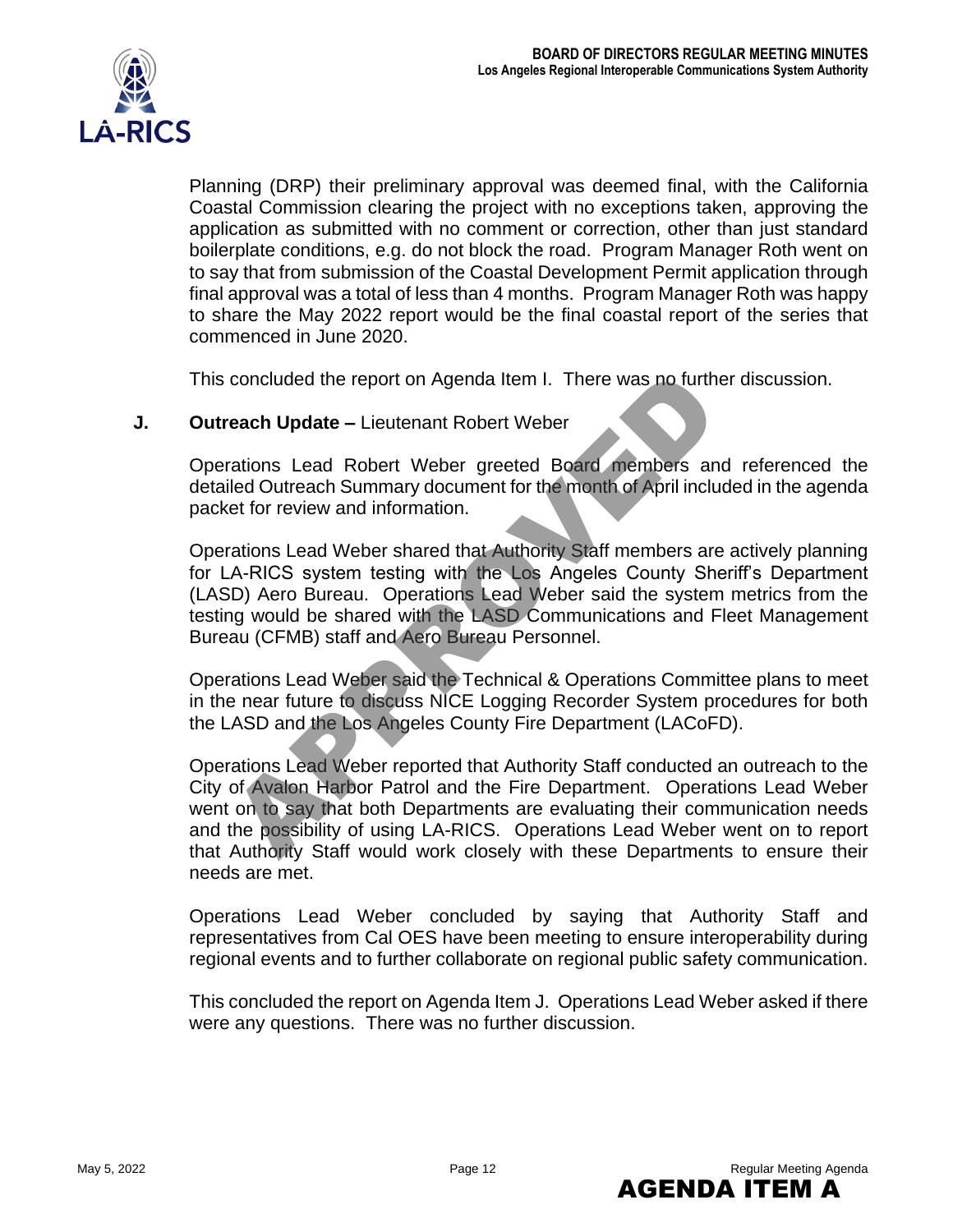

## **K. Statement of Receipts & Disbursements for AT&T Business Agreement Fund for Public Safety Broadband Network** – Susy Orellana-Curtiss

Administrative Deputy Orellana-Curtiss presented Agenda Item K, which was a representation of accounting for the Board of the uses of the AT&T Business Agreement funds, which per the Adopted Budget is funding those member funded line items within the Adopted Budget made up of the Joint Power Authority (JPA) Members funded Operations, LMR Administration items, and LTE Administration items.

This concluded the report on Agenda Item K. Administrative Deputy Orellana-Curtiss asked if there were any questions regarding these activities. There was no further discussion.

## **VIII. ADMINISTRATIVE MATTERS (L)**

## **L. APPROVE AMENDMENT NO. 91 TO THE AGREEMENT NO. LA-RICS 007 LOS ANGELES REGIONAL INTEROPERABLE COMMUNICATIONS SYSTEM LAND MOBILE RADIO**

Contracts Manager Jeanette Arismendez presented Agenda Item L, which was before the Board as Amendment No. 91 to the Land Mobile Radio (LMR) Agreement. Contracts Manager Arismendez stated the Amendment had three (3) Change Orders for the Board's consideration, but first asked the Board to make those certain California Environmental Quality Act (CEQA) findings that are set forth in the Board Letter package.

Contracts Manager Arismendez informed the Board that the first Change Order is a No Cost Change Order to remove certain equipment, in particular, to remove analog comparators that are antiquated from forty-six (46) sites related to the LARTCS and ACVRS Subsystems. Contracts Manager Arismendez explained that these comparators were to be replaced with updated analog conventional comparators at seven (7) sites and went on to say this Change Order is necessary to complete the LMR System. concluded the report on Agenda Item K. Administrative Deputy Orellass asked if there were any questions regarding these activities. There was<br>
RATIVE MATTERS (L)<br>
ROWE AMENDMENT NO. 91 TO THE AGREEMENT NO. LA-RICS 007 L<br>
R

Contracts Manager Arismendez informed the Board that the second Change Order, as was previously mentioned by Technical Lead Pao, is to perform certain investigative work with respect to interference at three (3) sites which would be for a cost increase in the amount of \$14,806, and if approved by the Board would be funded by the UASI grants.

Contracts Manager Arismendez reported to the Board that the last Change Order is for a cost reduction with respect to soil removal Work at the Rio Hondo (RIH) site which is no longer required. As a result, Contracts Manager Arismendez informed

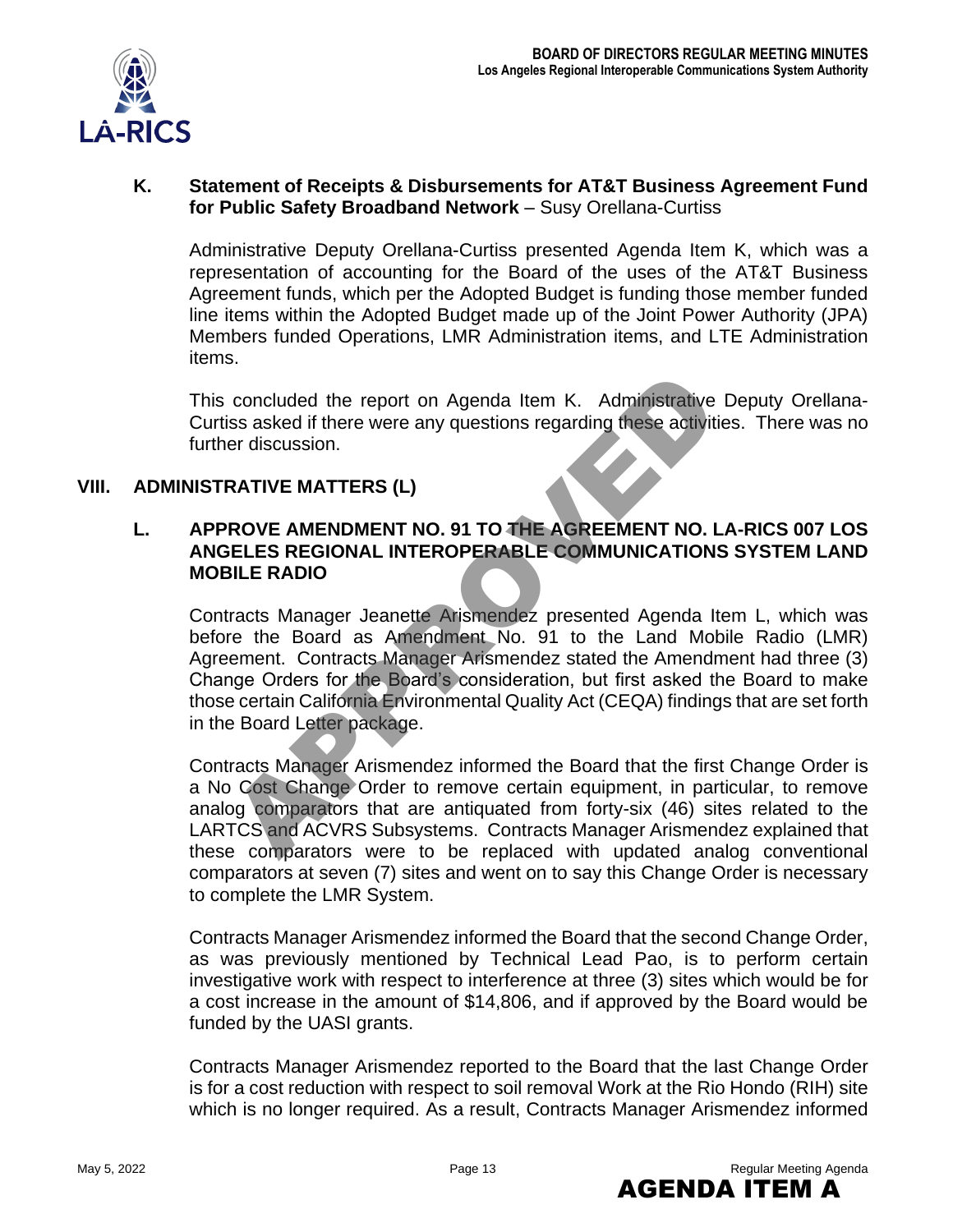

the Board that the net impact of Amendment No. 91, if approved by the Board would be a decrease to the Maximum Contract Sum in an amount of \$26,870 from \$214,964,673 to \$214,937.

Further, Contracts Manager Arismendez requested the Board delegate authority to the Executive Director to execute Amendment No. 91, in substantially similar form to the Amendment enclosed with the Board Letter and to allow for the issuance of Notices to Proceed that may be necessary.

Board Member Alexander asked Contracts Manager Arismendez what were the specific modifications contemplated at the CRN site. Contracts Manager Arismendez responded by saying that CRN is one of the seven (7) sites that is going to get a replacement comparator, and deferred to LMR Manager Steve Page to go into detail on the scope of work.

LMR Manager Page stated the comparator is the device that takes the analog audio from the remote sites and chooses the best audio quality to then be transmitted through the rest of the network. LMR Manager Page went on to say the devices that are being removed at each of the remote sites are being replaced with an updated version that requires less space and less overhead on the network. LMR Manager Page informed the Board that the CRN site is one of the sites that will be getting the new equipment. Board Member Alexander asked if there would be any aesthetic impact, to which LMR Manager Page responded that it would be internal, nothing new on the tower, with equipment placement occurring inside on the racks. Member Alexander asked Contracts Manager *Prisonences what were*<br>
diffic modifications contemplated at the CRN site. Contracts Manager<br>
and the CRN site (of the seven (7) sites that<br>
and and az responded by saying that GRN

Alternate Board Chair Yanagi asked if there were any other questions from the Board. With no further question Alternate Board Chair Yanagi asked for a motion to approve.

Board Member Alexander motioned first, seconded by Alternate Board Member John Geiger.

Ayes 8: Geiger, Pappas, Yanagi, Tadeo, Ambrose, Solinsky, Alexander, and Povero.

# **MOTION APPROVED**.

## **IX. MISCELLANEOUS – NONE**

## **X. ITEMS FOR FUTURE DISCUSSION AND/OR ACTION BY THE BOARD – NONE**

## **XI. CLOSED SESSION REPORT**

The Board entered into Closed Session at 9:44 a.m.